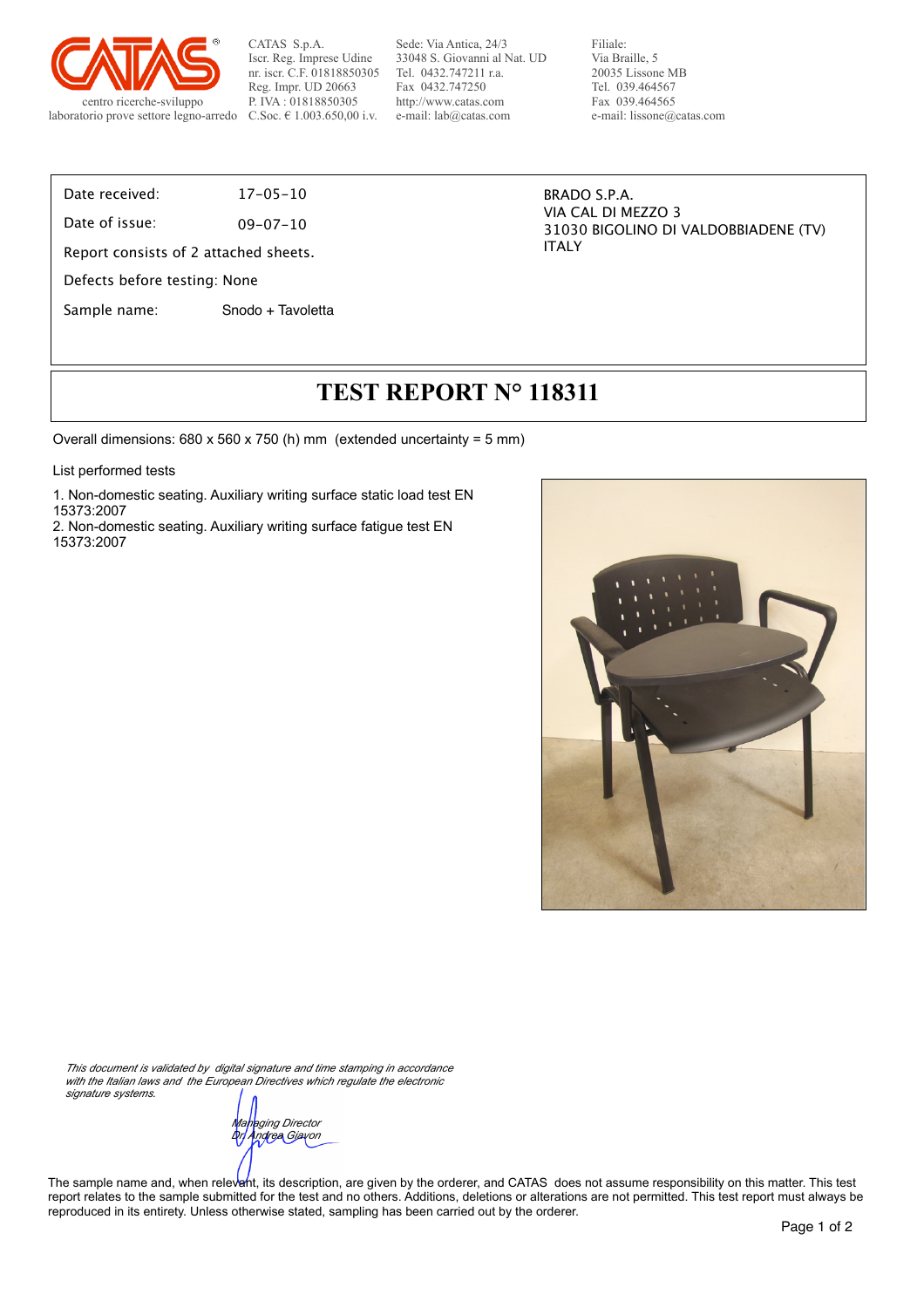

CATAS S.p.A. Iscr. Reg. Imprese Udine nr. iscr. C.F. 01818850305 Reg. Impr. UD 20663 P. IVA : 01818850305 C.Soc. € 1.003.650,00 i.v.

Sede: Via Antica, 24/3 33048 S. Giovanni al Nat. UD Tel. 0432.747211 r.a. Fax 0432.747250 http://www.catas.com e-mail: lab@catas.com

Filiale: Via Braille, 5 20035 Lissone MB Tel. 039.464567 Fax 039.464565 e-mail: lissone@catas.com

## **TEST REPORT N° 118311**

Date of issue: 09-07-10 Sample name: Snodo + Tavoletta Sample weight Overall dimensions

Not determined 680 x 560 x 750 (h) mm (\*)



Side view Detail



(\*) Extended uncertainties of weight and overall dimensions of the sample are 0,1 Kg and 5 mm, respectively

The sample name and, when relevant, its description, are given by the orderer, and CATAS does not assume responsibility on this matter. This test report relates to the sample submitted for the test and no others. Additions, deletions or alterations are not permitted. This test report must always be reproduced in its entirety. Unless otherwise stated, sampling has been carried out by the orderer.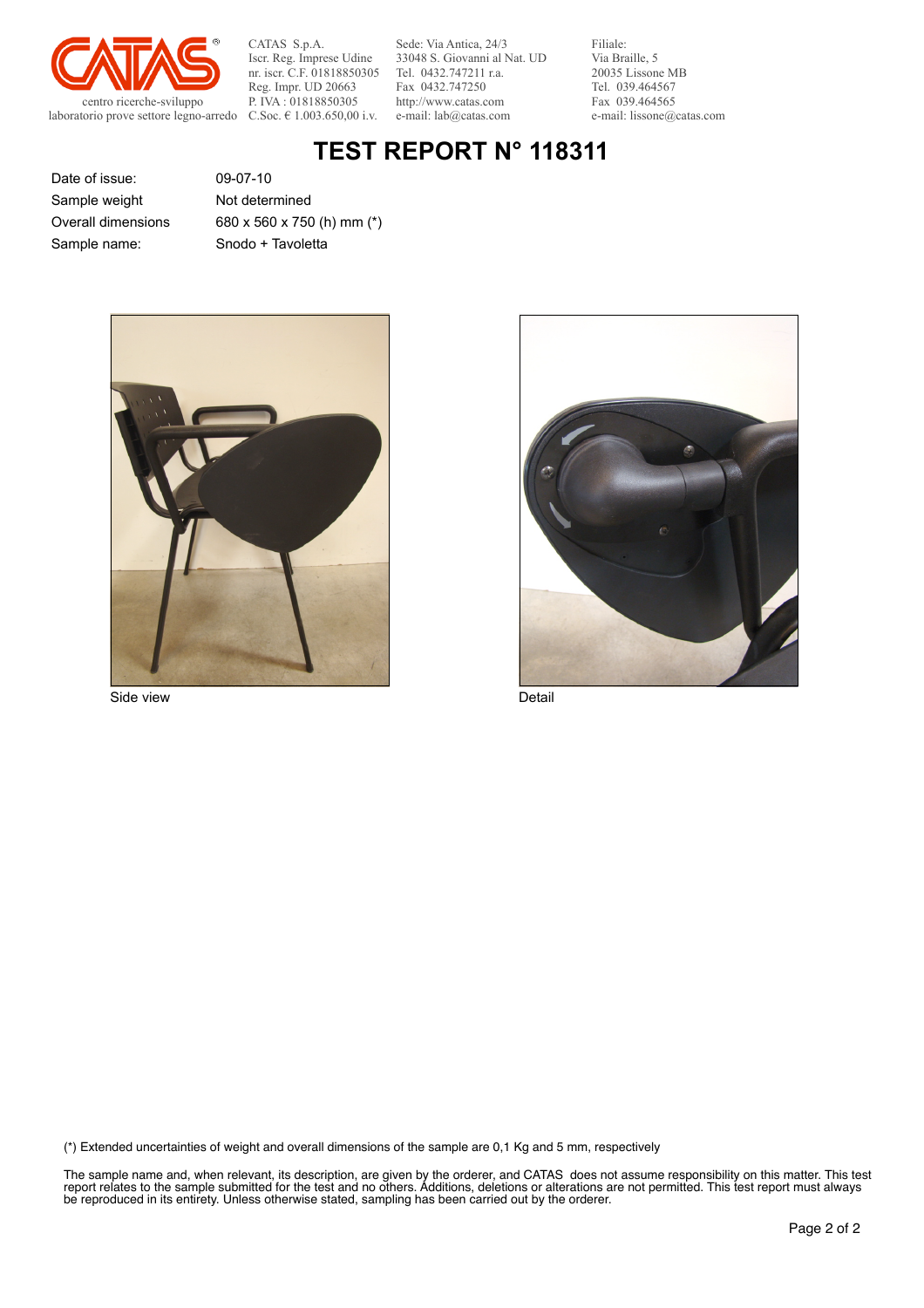

TEST REPORT

118311 / 1

Date received: 17-05-10 Date of test: 07-07-10 Date of issue: 09-07-10

Sample name: Snodo + Tavoletta

CATAS S.p.A. Iscr. Reg. Imprese Udine nr. iscr. C.F. 01818850305 Reg. Impr. UD 20663 P. IVA : 01818850305 C.Soc. € 1.003.650,00 i.v.

Sede: Via Antica, 24/3 33048 S. Giovanni al Nat. UD Tel. 0432.747211 r.a. Fax 0432.747250 http://www.catas.com e-mail: lab@catas.com

Filiale: Via Braille, 5 20035 Lissone MB Tel. 039.464567 Fax 039.464565 e-mail: lissone@catas.com



BRADO S.P.A. VIA CAL DI MEZZO 3 31030 BIGOLINO DI VALDOBBIADENE (TV) ITALY

**Non-domestic seating. Auxiliary writing surface static load test EN 15373:2007**

Non-domestic seating. Auxiliary writing surface static load test, Annex A clasue A.3 EN 15373:2007

Test results:

| Downward<br>force<br>N | Number of<br>applications $ $ | Remarks    |
|------------------------|-------------------------------|------------|
| 300                    | 10                            | No defects |

Note:

The test has been carried out according to table 1 of EN 15373:2007, level 3 - severe.

*This document is validated by digital signature and time stamping in accordance with the Italian laws and the European Directives which regulate the electronic signature systems.*

*Managing Director Dr. Andrea Giavon*

The sample name and, when relevant, its description, are given by the orderer, and CATAS does not assume responsibility on this matter. This test report relates to the sample submitted for the test and no others. Additions, deletions or alterations are not permitted. This test report must always be reproduced in its entirety. Unless otherwise stated, sampling has been carried out by the orderer.